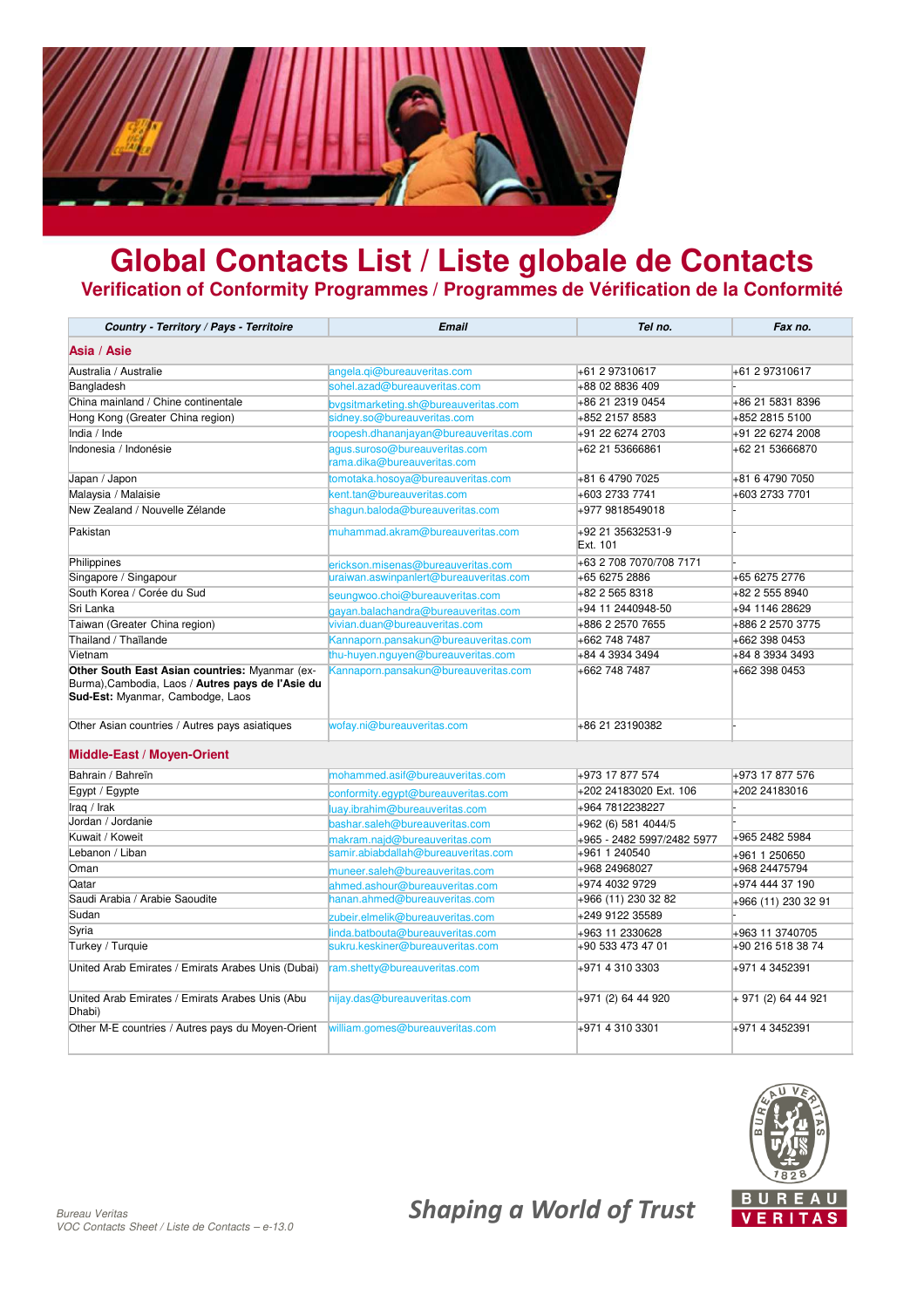

## **Global Contacts List / Liste globale de Contacts Verification of Conformity Programmes / Programmes de Vérification de la Conformité**

| Country - Territory / Pays - Territoire                                                                                                                                                                                                                       | <b>Email</b>                                                     | Tel no.                            | Fax no.               |
|---------------------------------------------------------------------------------------------------------------------------------------------------------------------------------------------------------------------------------------------------------------|------------------------------------------------------------------|------------------------------------|-----------------------|
| Africa / Afrique                                                                                                                                                                                                                                              |                                                                  |                                    |                       |
| Algeria / Algérie                                                                                                                                                                                                                                             | imad.yahiaoui@bureauveritas.com                                  | +213 21600588                      |                       |
| Angola                                                                                                                                                                                                                                                        | Josias.loemba@bureauveritas.com                                  | +244 942286849                     |                       |
| Cameroon / Cameroun                                                                                                                                                                                                                                           | matthieu.gratini@bureauveritas.com                               | +221 33 865 13 66                  |                       |
| Côte d'Ivoire                                                                                                                                                                                                                                                 | moussa.fanny@bureauveritas.com                                   | +225 20 312 526                    | +225 20 22 77 15      |
| Ethiopia / Ethiopie                                                                                                                                                                                                                                           | Mahtem.haile-mariam@Bureauveritas.com                            | +251 910 41 91 06                  |                       |
| Kenya                                                                                                                                                                                                                                                         | eric.njenga@bureauveritas.com                                    | +254 707 762 607                   | +254 20 445 05 65     |
| Ghana                                                                                                                                                                                                                                                         | linda.kyeremateng@bureauveritas.com                              | +233 (0) 3422 90865                |                       |
| Libya                                                                                                                                                                                                                                                         | mohamed.almghai@bureauveritas.com                                | +218 91 222 2148                   |                       |
| Morocco / Maroc                                                                                                                                                                                                                                               | bouchra.tebbaa@bureauveritas.com                                 | +212 522 543 540                   | +212 522 543 536      |
| Mozambique                                                                                                                                                                                                                                                    | beatriz.magalhaes@bureauveritas.com                              | +258 21 486 368                    |                       |
| Namibia / Namibie                                                                                                                                                                                                                                             | henk.fourie@bureauveritas.com                                    |                                    |                       |
| Nigeria / Nigéria                                                                                                                                                                                                                                             | folasade.aderoju@bureauveritas.com                               | +234 (0) 809 990 1845              |                       |
| Senegal / Sénégal                                                                                                                                                                                                                                             | maguette.ndiaye@bureauveritas.com                                | +221 33 865 13 67                  |                       |
| South Africa / Afrique du Sud                                                                                                                                                                                                                                 | harrison.muchenga@bureauveritas.com                              | +27 11 217 6300                    |                       |
| Tanzania / Tanzanie                                                                                                                                                                                                                                           | conformity.tanzania@bureauveritas.com                            | +255 744 094 855                   |                       |
| Tunisia / Tunisie                                                                                                                                                                                                                                             | achraf.hsayri@bureauveritas.com                                  |                                    |                       |
| Zambia / Zambie                                                                                                                                                                                                                                               | elias.mwale@bureauveritas.com                                    | +260 965709510                     |                       |
| Zanzibar                                                                                                                                                                                                                                                      | conformity.zanzibar@bureauveritas.com                            | +255 744 094 855                   |                       |
| Other West African countries / Autres pays de<br>l'Afrique de l'Ouest                                                                                                                                                                                         | moussa.fanny@bureauveritas.com                                   | +225 20 312 526                    | +225 20 22 77 15      |
| Other African countries                                                                                                                                                                                                                                       | communication@za.bureauveritas.com                               | +27 11 217 6300                    |                       |
| <b>Europe</b>                                                                                                                                                                                                                                                 |                                                                  |                                    |                       |
| Austria / Autriche                                                                                                                                                                                                                                            | sarah.gebhart@bureauveritas.com                                  | +43 1 713 15 68-16                 |                       |
| Belgium / Belgique                                                                                                                                                                                                                                            | gsit.rtd@.bureauveritas.com                                      | +31 10 282 2666                    |                       |
| Denmark / Danemark                                                                                                                                                                                                                                            | gsit.rtd@.bureauveritas.com                                      | +31 10 282 2666                    |                       |
| Finland / Finlande                                                                                                                                                                                                                                            | gsit.rtd@.bureauveritas.com                                      | +31 10 282 2666                    |                       |
| France                                                                                                                                                                                                                                                        | gsit.voc-fr@bureauveritas.com                                    | +33 (0)1 47 14 62 00               | +33 (0) 1 47 14 62 01 |
| Federation of Russia / Fédération de Russie                                                                                                                                                                                                                   | dmitry.zabelo@bureauveritas.com                                  | +7 495 228 78 48                   |                       |
| Germany / Allemagne                                                                                                                                                                                                                                           | gsit.zrh@bureauveritas.com                                       | +49 40 236 250                     |                       |
| Italy / Italie                                                                                                                                                                                                                                                | gsit.sales@bureauveritas.com                                     | +39 02 27091 361                   | +39 02 2552980        |
| Norway / Norvège                                                                                                                                                                                                                                              | gsit.rtd@bureauveritas.com                                       | +31 10 282 2666                    |                       |
| The Netherlands / Pays-Bas                                                                                                                                                                                                                                    | gsit.rtd@bureauveritas.com                                       | +31 10 282 2666                    |                       |
| Poland / Pologne                                                                                                                                                                                                                                              | export.poland@bureauveritas.com                                  | +48 691 820 327                    |                       |
|                                                                                                                                                                                                                                                               |                                                                  | +48 693 841 070<br>+48 609 609 622 |                       |
| Portugal                                                                                                                                                                                                                                                      | leonor.tomas@bureauveritas.com                                   | +351 21 000 67 85                  | +351 21 000 67 80     |
| Spain / Espagne                                                                                                                                                                                                                                               | itd.spain@bureauveritas.com                                      | +34 91 270 2200                    | +34 91 270 2298       |
|                                                                                                                                                                                                                                                               | conformidad.marruecos@bureauveritas.com (For<br>Morocco program) | +34 91 270 9700                    |                       |
| Sweden / Suède                                                                                                                                                                                                                                                | gsit.rtd@bureauveritas.com                                       | +31 10 282 2666                    |                       |
| Switzerland / Suisse                                                                                                                                                                                                                                          | gsit.zrh@bureauveritas.com                                       | +41 78 688 3493                    |                       |
| Ukraine                                                                                                                                                                                                                                                       | sergii.popov@bureauveritas.com                                   | +38 048 728 60 10                  | +38 048 728 60 11     |
|                                                                                                                                                                                                                                                               | maxim.buts@bureauveritas.com                                     |                                    |                       |
|                                                                                                                                                                                                                                                               | anastasiya.andreeva@bureauveritas.com                            |                                    |                       |
| United Kingdom & Ireland/ Royaume-Uni et l'Irlande                                                                                                                                                                                                            | ricardo.fleming@bureauveritas.com                                | +44 207 661 0722                   | ä,                    |
| Other South East European countries: Bulgaria,                                                                                                                                                                                                                | export.see@bureauveritas.com                                     | +39 0227091 263                    |                       |
| Croatia, Czech Rep. Estonia, Greece, Hungary,<br>Latvia, Lithuania, Romania, Serbia, Slovakia,<br>Slovenia / Autres pays de l'Europe du Sud-Est :<br>Bulgarie, Croatie, République Tchèque, Estonie,<br>Grèce, Hongrie, Lettonie, Lituanie, Roumanie, Serbie, |                                                                  |                                    |                       |
| Slovaquie, Slovénie                                                                                                                                                                                                                                           |                                                                  |                                    |                       |